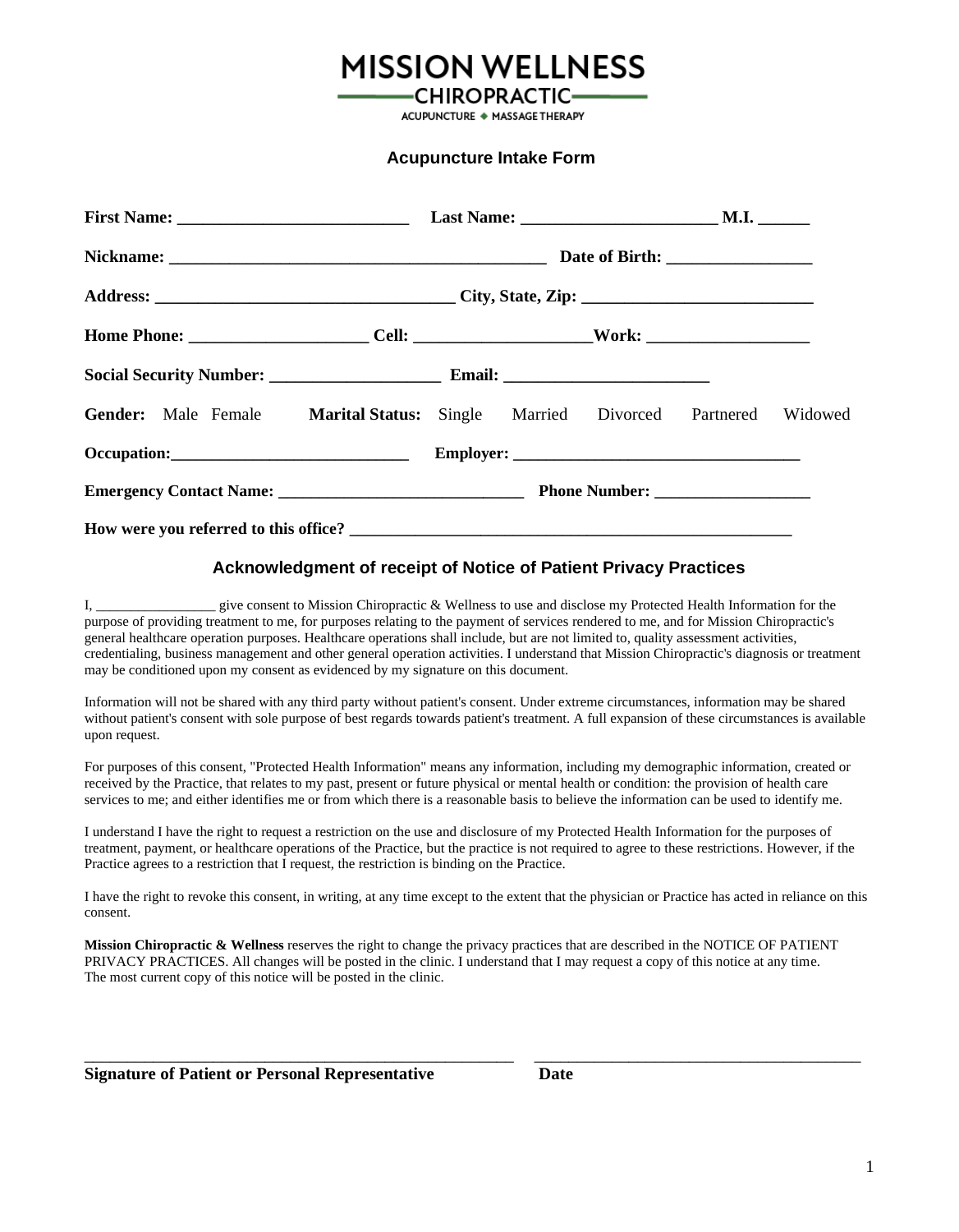# **MISSION WELLNESS**

**CHIROPRACTIC-**ACUPUNCTURE ◆ MASSAGE THERAPY

## **Consent to Treatment Form**

By signing below, I do hereby voluntarily consent to be treated with acupuncture and/or substances from the Oriental Materia Medica by a licensed acupuncturist at **Mission Wellness.** I understand that acupuncturists practicing in the state of Kansas are not primary care providers and that regular primary care by a licensed physician is an important choice that is strongly recommended by this clinic's practitioners.

**Acupuncture/Moxibustion**: I understand that acupuncture is performed by the insertion of needles through the skin or by the application of heat to the skin (or both) at certain points on or near the surface of the body in an attempt to treat bodily dysfunction or diseases, to modify or prevent pain perception, and to normalize the body's physiological functions. I am aware that certain adverse side effects may result. These could include, but are not limited to local bruising, minor bleeding, fainting, pain or discomfort, and the possible aggravation of symptoms existing prior to acupuncture treatment. I understand that no guarantees concerning its use and effects are given to me and that I am free to stop acupuncture treatment at any time.

**Chinese Herbs:** I understand that substances from the Oriental Materia Medica may be recommended to me to treat bodily dysfunction or diseases, to modify or prevent pain perception, and to normalize the body's physiological functions. I understand that I am not required to take these substances but must follow the directions for administration and dosage if I do decide to take them. I am aware that certain adverse side effect may result from taking these substances. These could include but are not limited to: changes in bowel movement, abdominal pain or discomfort, and the possible aggravation of symptoms existing prior to herbal treatment. *Should I experience any problems, which I associate with these substances, I should suspend taking them and call your clinic as soon as possible.*

**Electro-Acupuncture:** I understand that I may be asked to have electro-acupuncture administered with the acupuncture. I am aware that certain adverse side effects may result. These may include, but are not limited to electrical shock, pain or discomfort, and the possible aggravation of symptoms existing prior to treatment. I understand that I may refuse this treatment.

*:* I understand that there may be other treatment alternatives, including treatment offered by a licensed physician.

I have carefully read and understand all the above information and am fully aware of what I am signing. I understand that I may ask my practitioner for a more detailed explanation.

#### **I give my permission and consent to treatment.**

Printed Name:

*t*

Signature: \_\_\_\_\_\_\_\_\_\_\_\_\_\_\_\_\_\_\_\_\_\_\_\_\_\_\_\_\_\_\_\_\_\_\_\_\_\_\_\_\_\_\_\_\_\_\_ Date: \_\_\_\_\_\_\_\_\_\_\_\_\_\_\_\_\_\_\_\_\_\_\_\_\_\_\_\_\_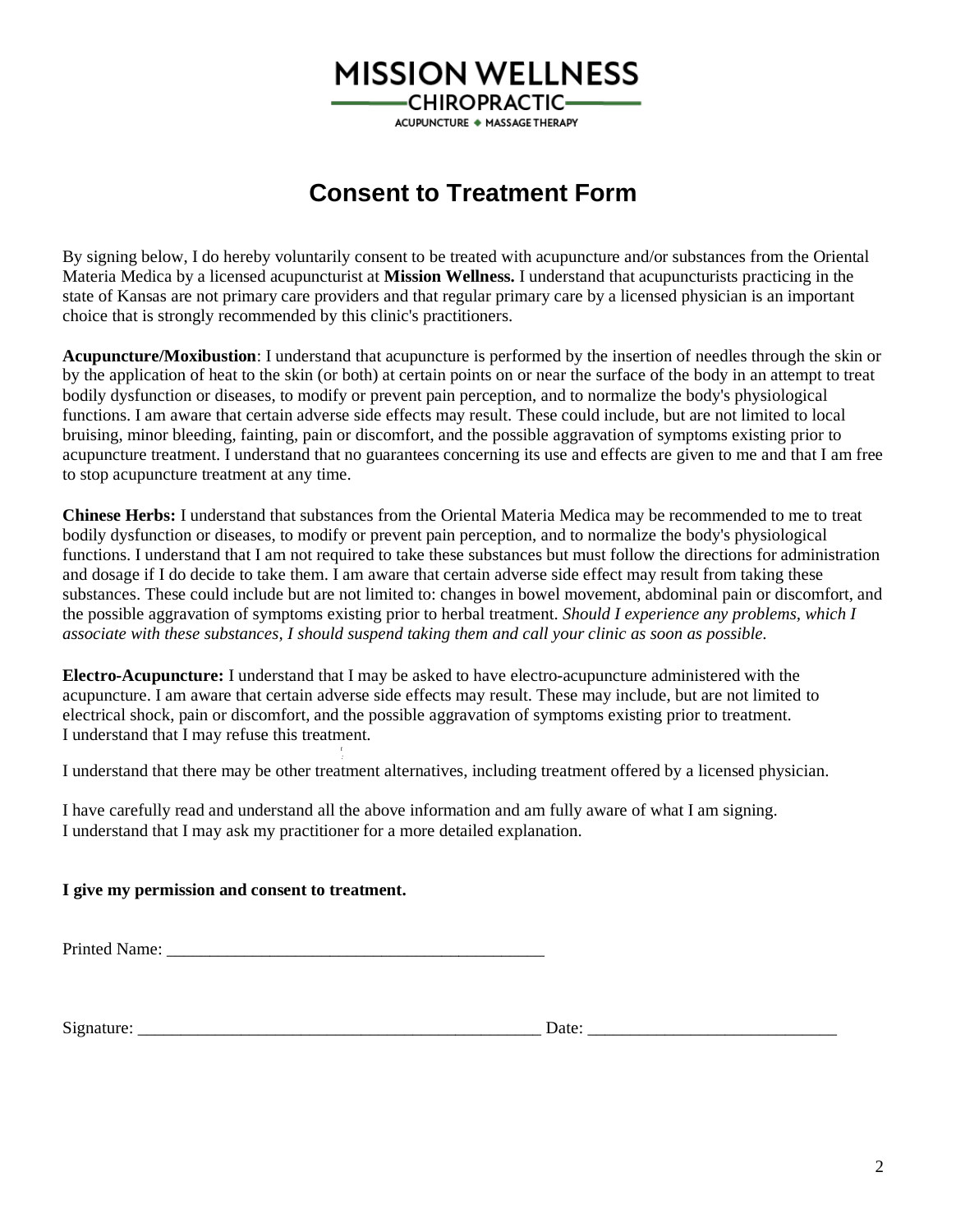# **MISSION WELLNESS**

**CHIROPRACTIC-**ACUPUNCTURE + MASSAGE THERAPY

## **Patient Health History**

|                                                             | Successful health care and preventative medicine are both only possible when the practitioner has a complete<br>understanding of the patient physically, mentally, and emotionally. |
|-------------------------------------------------------------|-------------------------------------------------------------------------------------------------------------------------------------------------------------------------------------|
| with a question mark.                                       | Please complete this questionnaire as thoroughly as possible. Print all information and indicate areas of confusion                                                                 |
|                                                             |                                                                                                                                                                                     |
|                                                             |                                                                                                                                                                                     |
| 2. Has your case been referred to an attorney? Y            | $\mathbf N$                                                                                                                                                                         |
|                                                             | 3. Please identify the health concerns that have brought you to our clinic, in order of importance below:                                                                           |
| <b>Condition</b>                                            | <b>Past Treatment</b>                                                                                                                                                               |
|                                                             |                                                                                                                                                                                     |
|                                                             | How does this condition affect you?                                                                                                                                                 |
|                                                             |                                                                                                                                                                                     |
|                                                             | How does this condition affect you?                                                                                                                                                 |
|                                                             | c. $\qquad \qquad$                                                                                                                                                                  |
|                                                             |                                                                                                                                                                                     |
|                                                             | $\mathbf{d}$ .                                                                                                                                                                      |
|                                                             |                                                                                                                                                                                     |
| reaction):                                                  | 4. If applicable, please list any foods, drugs, or medications you are hypersensitive or allergic to (please include                                                                |
|                                                             | 5. Please list any medications prescribed and over the counter, vitamins, and supplements you are currently taking:                                                                 |
| 6. Do you have any reason to believe you may be pregnant? Y | If so, how far along are you?<br>$\mathbf N$                                                                                                                                        |
| 7. Do you have any infectious diseases? Y                   | $\mathbf N$                                                                                                                                                                         |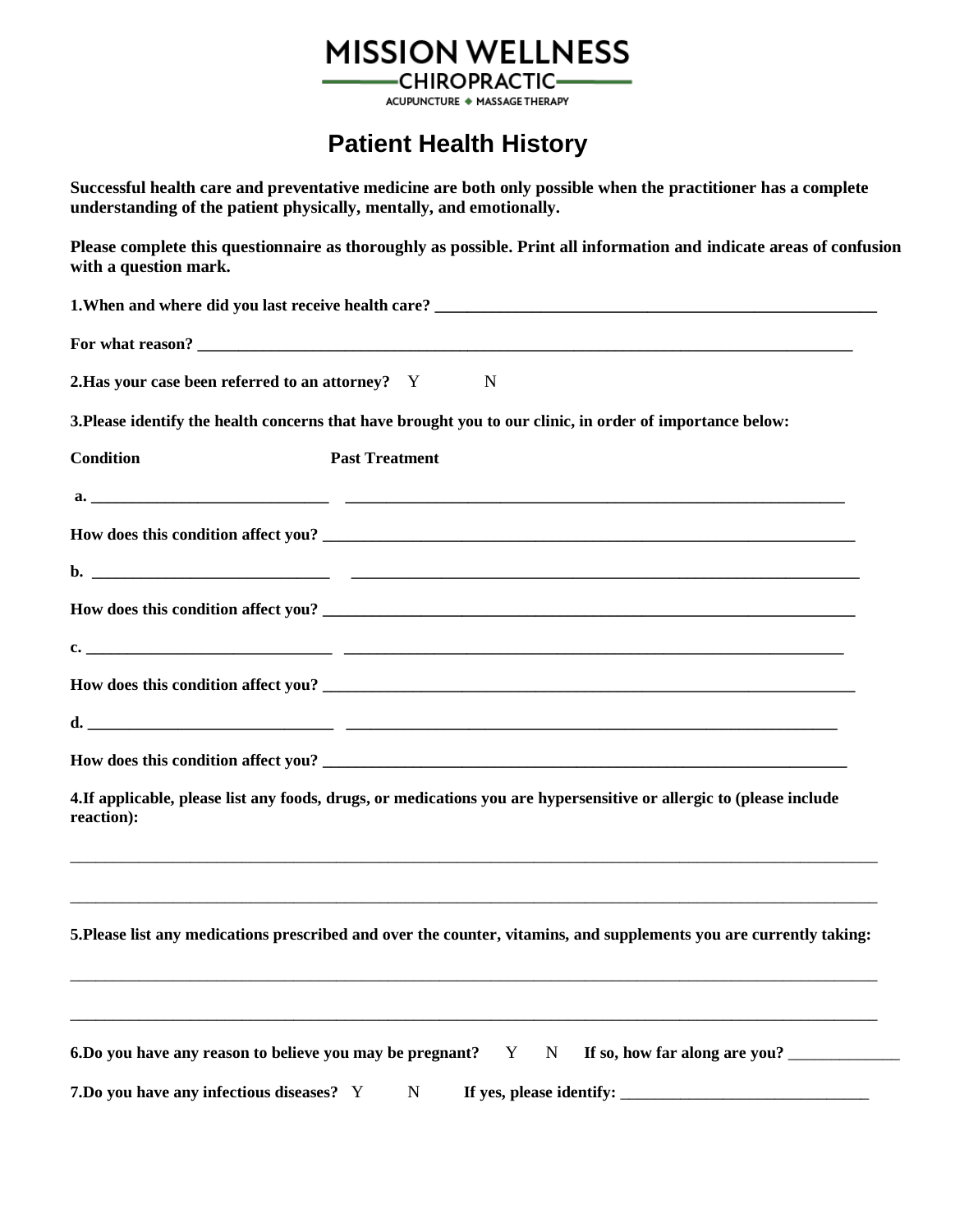### **8. Family History**

|                                                                                                     | <b>Father</b>                                                                                                  | <b>Mother</b> | <b>Brothers</b> | <b>Sisters</b> | <b>Spouse</b> | <b>Children</b> |  |  |
|-----------------------------------------------------------------------------------------------------|----------------------------------------------------------------------------------------------------------------|---------------|-----------------|----------------|---------------|-----------------|--|--|
| Check those that<br>apply:                                                                          |                                                                                                                |               |                 |                |               |                 |  |  |
| Age (if living)                                                                                     |                                                                                                                |               |                 |                |               |                 |  |  |
| Health G=Good<br>P=Poor                                                                             |                                                                                                                |               |                 |                |               |                 |  |  |
| Cancer                                                                                              |                                                                                                                |               |                 |                |               |                 |  |  |
| <b>Diabetes</b>                                                                                     |                                                                                                                |               |                 |                |               |                 |  |  |
| <b>Heart Disease</b>                                                                                |                                                                                                                |               |                 |                |               |                 |  |  |
| <b>High Blood Pressure</b>                                                                          |                                                                                                                |               |                 |                |               |                 |  |  |
| <b>Stroke</b>                                                                                       |                                                                                                                |               |                 |                |               |                 |  |  |
| <b>Mental Illness</b>                                                                               |                                                                                                                |               |                 |                |               |                 |  |  |
| Asthma/Hay                                                                                          |                                                                                                                |               |                 |                |               |                 |  |  |
| Fever/Hives                                                                                         |                                                                                                                |               |                 |                |               |                 |  |  |
| Kidney Disease                                                                                      |                                                                                                                |               |                 |                |               |                 |  |  |
| Age (at death)                                                                                      |                                                                                                                |               |                 |                |               |                 |  |  |
| <b>Cause of Death</b>                                                                               |                                                                                                                |               |                 |                |               |                 |  |  |
|                                                                                                     | 9. Height____________ Current Weight: ______________ Past Max Weight: ___________ When?_______________________ |               |                 |                |               |                 |  |  |
| 10. Blood Pressure: What is your most recent blood pressure reading? ______/_____Date:_____________ |                                                                                                                |               |                 |                |               |                 |  |  |
|                                                                                                     |                                                                                                                |               |                 |                |               |                 |  |  |
|                                                                                                     |                                                                                                                |               |                 |                |               |                 |  |  |
| 11. Hospitalizations and Surgeries:                                                                 |                                                                                                                |               |                 |                |               |                 |  |  |
| <b>Reason</b>                                                                                       | <b>When</b>                                                                                                    |               |                 |                |               |                 |  |  |
|                                                                                                     |                                                                                                                |               |                 |                |               |                 |  |  |
|                                                                                                     |                                                                                                                |               |                 |                |               |                 |  |  |
|                                                                                                     |                                                                                                                |               |                 |                |               |                 |  |  |
|                                                                                                     |                                                                                                                |               |                 |                |               |                 |  |  |
|                                                                                                     |                                                                                                                |               |                 |                |               |                 |  |  |
|                                                                                                     |                                                                                                                |               |                 |                |               |                 |  |  |
|                                                                                                     |                                                                                                                |               |                 |                |               |                 |  |  |
|                                                                                                     |                                                                                                                |               |                 |                |               |                 |  |  |
|                                                                                                     |                                                                                                                |               |                 |                |               |                 |  |  |

**12. X-Rays/CAT Scans/MRI's/NMR's/Special Studies:**

**Reason When**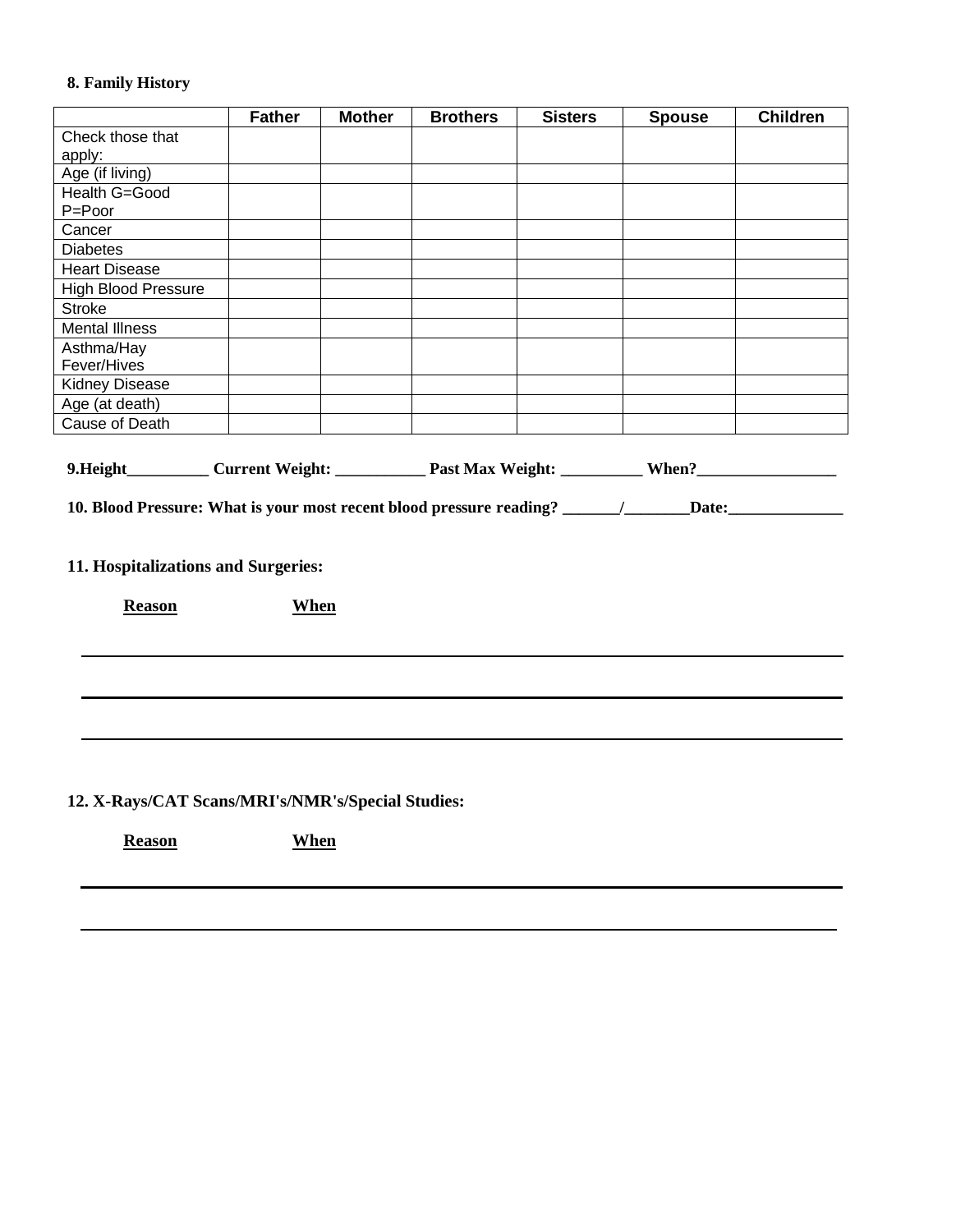#### **13. Emotional** (Please circle any that now you experience and underline any that you have experienced in the past):

Mood Swings Nervousness Mental Tension Major Trauma

#### **14. Energy and Immunity**

(Please circle any that you experience now and underline any that you have experienced in the past):

| Fatigue Slow Wound Healing Chronic Infections | Chronic Fatigue Syndrome |
|-----------------------------------------------|--------------------------|
|-----------------------------------------------|--------------------------|

#### **15. Head, Eye, Ear, Nose, and Throat**

(Please circle any that you experience now and underline any that you have experienced in the past):

| Impaired VisionEye Pain/Strain Glaucoma |                              | Glasses/Contacts | Tearing/Dryness |                |
|-----------------------------------------|------------------------------|------------------|-----------------|----------------|
| ImpairedHearing                         | Ear Ringing                  | Earaches         | Headaches       | Sinus Problems |
| Nose Bleeds                             | <b>Frequent Sore Throats</b> | Teeth Grinding   |                 | Hay Fever      |
|                                         | <b>TMJ/Jaw Problems</b>      |                  |                 |                |

#### **16. Respiratory**

(Please circle any that you experience now and underline any that you have experienced in the past):

| Pneumonia           | <b>Frequent Common</b>             | Difficulty<br><b>Breathing</b> | Emphysema           |
|---------------------|------------------------------------|--------------------------------|---------------------|
| Persistent<br>Cough | Colds Pleurisy                     | Asthma                         | <b>Tuberculosis</b> |
| Shortness of        | <b>Other Respiratory Problems:</b> |                                |                     |

Breath

#### **17. Cardiovascular**

(Please circle any that you experience now and underline any that you have experienced in the past):

| Heart Disease | <b>Chest Pain</b> | <b>Swelling of Ankles</b> | <b>High Blood Pressure</b> |
|---------------|-------------------|---------------------------|----------------------------|
|               |                   |                           |                            |

Palpitations/Fluttering Stroke Heart Murmurs Rheumatic Fever Varicose Veins

#### **18. Gastrointestinal**

(Please circle any that you experience now and underline any that you have experienced in the past):

| <b>Ulcers</b> | Changes in Appetite           | Nausea/Vomiting | Epigastric Pain Passing Gas |             | Heartburn      |
|---------------|-------------------------------|-----------------|-----------------------------|-------------|----------------|
|               | Belching Gall Bladder Disease | Liver Disease   | Hepatitis B or C            | Hemorrhoids | Abdominal Pain |

#### **19. Genito-Urinary Tract**

(Please circle any that you experience now and underline any that you have experienced in the past):

| Kidney Disease | Painful Urination         | Frequent UTI   | Frequent Urination Heavy Flow Frequent |
|----------------|---------------------------|----------------|----------------------------------------|
| Kidney Stones  | <b>Impaired Urination</b> | Blood in Urine | Urination at Night                     |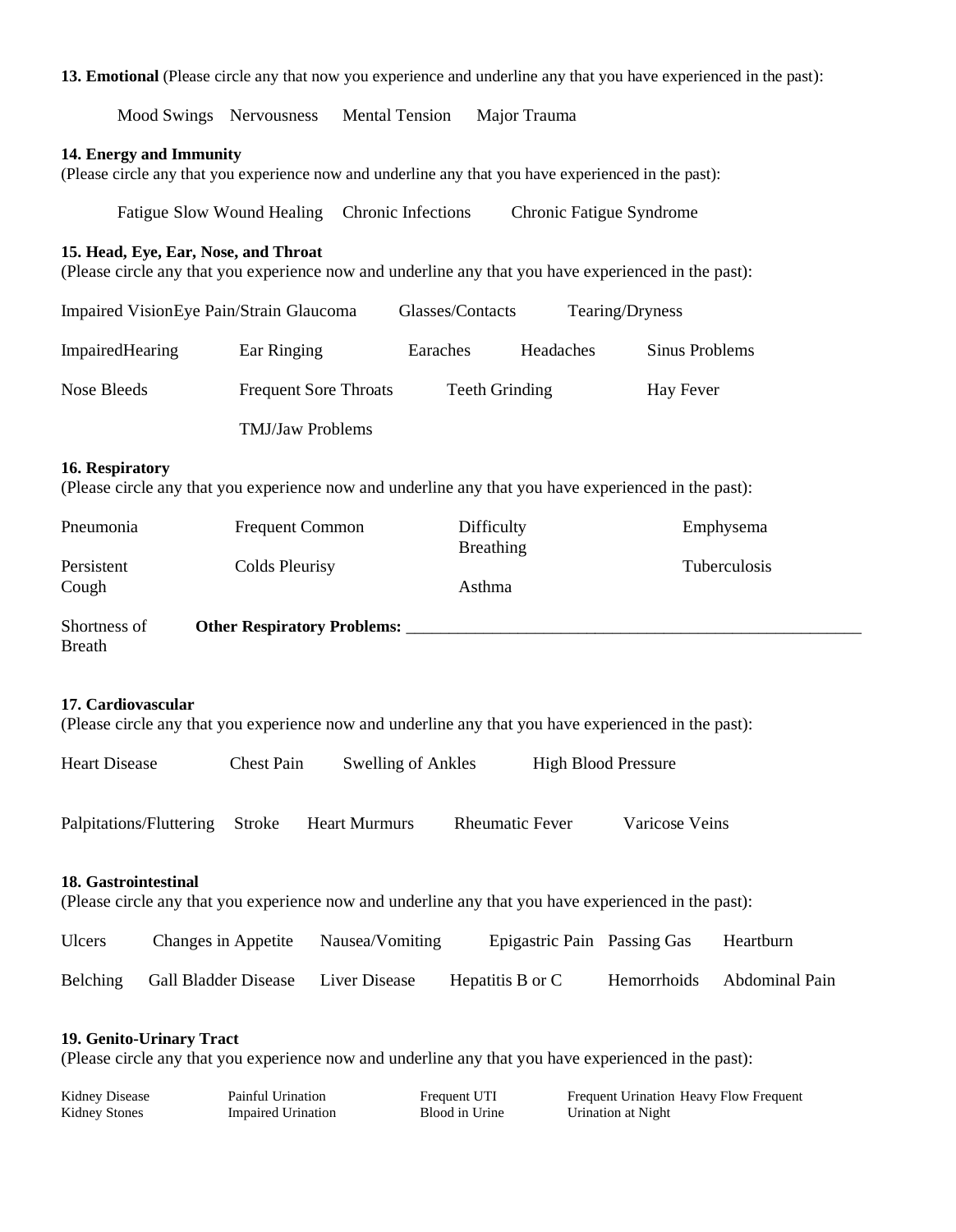#### **20. Female Reproductive/Breasts**

(Please circle any that you experience now and underline any that you have experienced in the past):

|                                | Irregular Cycles Breast Lumps/Tenderness                                                             | Nipple Discharge         | <b>Heavy Flow</b>                 |
|--------------------------------|------------------------------------------------------------------------------------------------------|--------------------------|-----------------------------------|
| Vaginal<br>Discharge           | Premenstrual Problems                                                                                | Clotting                 | <b>Bleeding Between Cycles</b>    |
| Menopausal<br><b>Symptoms</b>  | <b>Difficulty Conceiving</b>                                                                         | <b>Painful Periods</b>   |                                   |
| 21. Menstrual/Birthing History |                                                                                                      |                          |                                   |
| Age of First Menses:           |                                                                                                      | Birth Control Type:      | Number of Abortions:              |
|                                | # of Days of Menses: Number of Pregnancies:                                                          |                          | Number of Live Births:            |
|                                | Length of Cycle: Number of Miscarriages:                                                             |                          |                                   |
| 22. Male Reproductive          | (Please circle any that you experience now and underline any that you have experienced in the past): |                          |                                   |
| <b>Sexual Difficulties</b>     | Prostrate Problems                                                                                   | Testicular Pain/Swelling | Penile Discharge                  |
| 23. Musculoskeletal            | (Please circle any thatyou experience now and derline anx- that you have experienced in the past):   |                          |                                   |
| Neck/Shoulder Pain             | Muscle Spasms/Cramps Arm Pain                                                                        | <b>Upper Back Pain</b>   | Mid Back Pain                     |
| Low Back Pain                  | Leg Pain                                                                                             |                          |                                   |
| 24. Neurologic                 | (Please circle any that you experience now and underline any that you have experienced in the past): |                          |                                   |
| Vertigo/Dizziness              | Paralysis                                                                                            | Numbness/Tingling        | Loss of Balance Seizures/Epilepsy |
| 25. Endocrine                  | (Please circle any that you experience now and underline any that you have experienced in the past): |                          |                                   |
| Hypothyroid                    | Hypoglycemia<br>Hyperthyroid                                                                         | Diabetes Mellitus        | Night Sweats Feeling Hot or Cold  |
| 26. Other                      | (Please circle any that you experience now and underline any that you have experienced in the past): |                          |                                   |
| Anemia                         | Rashes<br>Eczema/Hives<br>Cancer                                                                     | Cold Hands/Feet          |                                   |
|                                | Is there anything else we should know?                                                               |                          |                                   |
|                                |                                                                                                      |                          |                                   |

\_\_\_\_\_\_\_\_\_\_\_\_\_\_\_\_\_\_\_\_\_\_\_\_\_\_\_\_\_\_\_\_\_\_\_\_\_\_\_\_\_\_\_\_\_\_\_\_\_\_\_\_\_\_\_\_\_\_\_\_\_\_\_\_\_\_\_\_\_\_\_\_\_\_\_\_\_\_\_\_\_\_\_\_\_\_\_\_\_\_\_\_\_